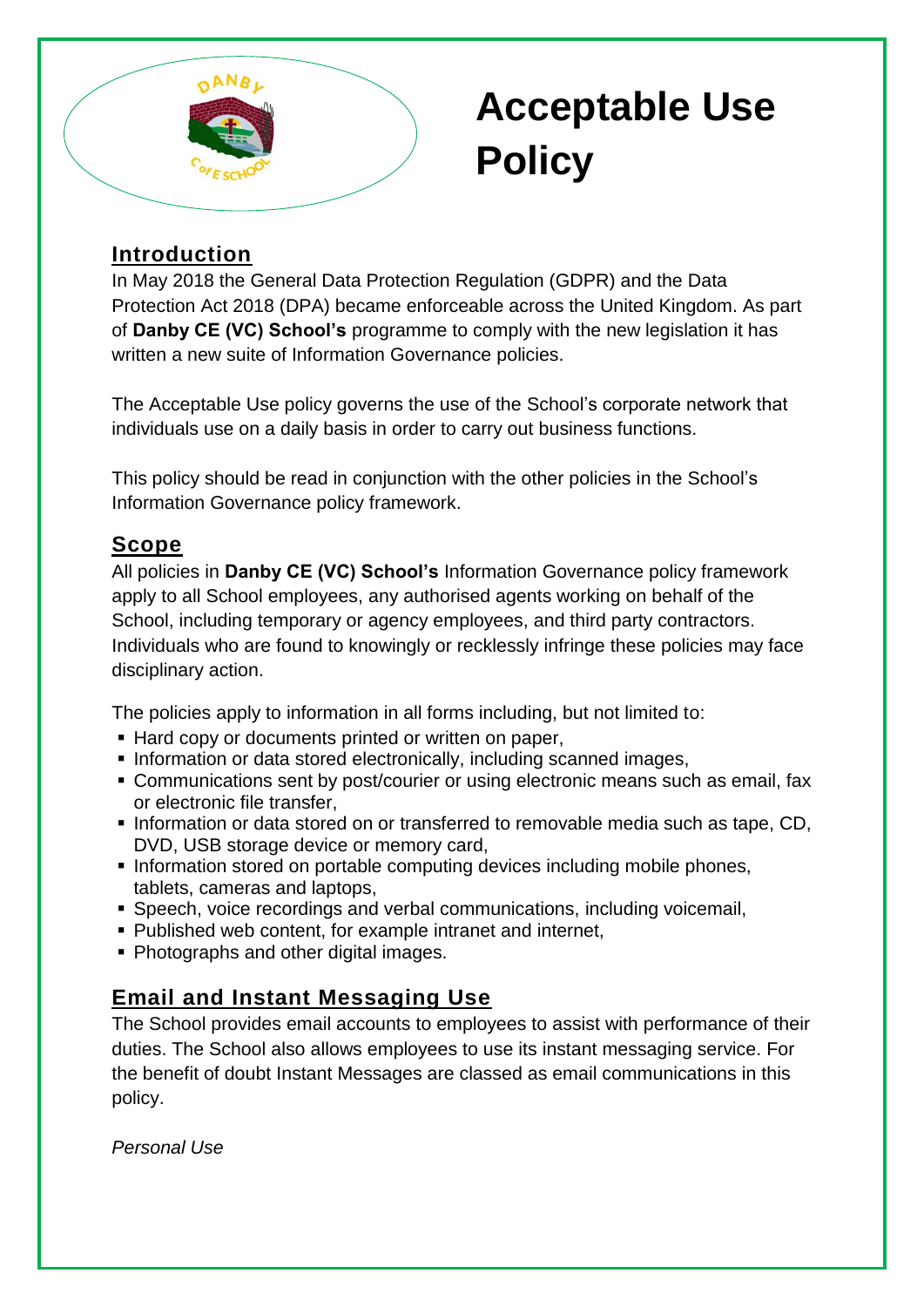Whilst email accounts should primarily be used for business functions, incidental and occasional use of the email account in a personal capacity may be permitted so long as:

- Personal messages do not tarnish the reputation of the School,
- Employees understand that emails sent to and from corporate accounts are the property of the School,
- **Employees understand that School management may have access to their email** account and any personal messages contained within,
- Employees understand that the Emails sent to/from their email account may have to be disclosed under Freedom of Information and/or Data Protection legislation,
- **Employees understand that the School reserves the right to cleanse email** accounts at regular intervals which could result in personal emails being erased from the corporate network,
- Use of corporate email accounts for personal use does not infringe on business functions.

#### *Inappropriate Use*

The School does not permit individuals to send, forward, or solicit emails that in any way may be interpreted as insulting, disruptive, or offensive by any other individual or entity. Examples of prohibited material include, but are not necessarily limited to:

- Sexually explicit messages, images, cartoons, jokes or movie files,
- **Unwelcome propositions.**
- **Profanity, obscenity, slander, or libel,**
- **Ethnic, religious, or racial slurs,**
- Political beliefs or commentary,
- Any messages that could be construed as harassment or disparagement of others based on their sex, gender, racial or ethnic origin, sexual orientation, age, disability, religious or philosophical beliefs, or political beliefs.

#### *Other Business Use*

Users are not permitted to use emails to carry out their own business or business of others. This includes, but not necessarily limited to, work for political organisations, not-for-profit organisations, and private enterprises. This restriction may be lifted on a case by case basis at the discretion of School management.

#### *Email Security*

Users will take care to use their email accounts in accordance with the School's information security policy. In particular users will:

- Not click on links in emails from un-trusted or unverified sources,
- Use secure email transmission methods when sending personal data,
- Not sign up to marketing material that could jeopardise the School's IT network,
- Not send excessively large email attachments without authorisation from School management and the School's IT provider.

*Group Email Accounts*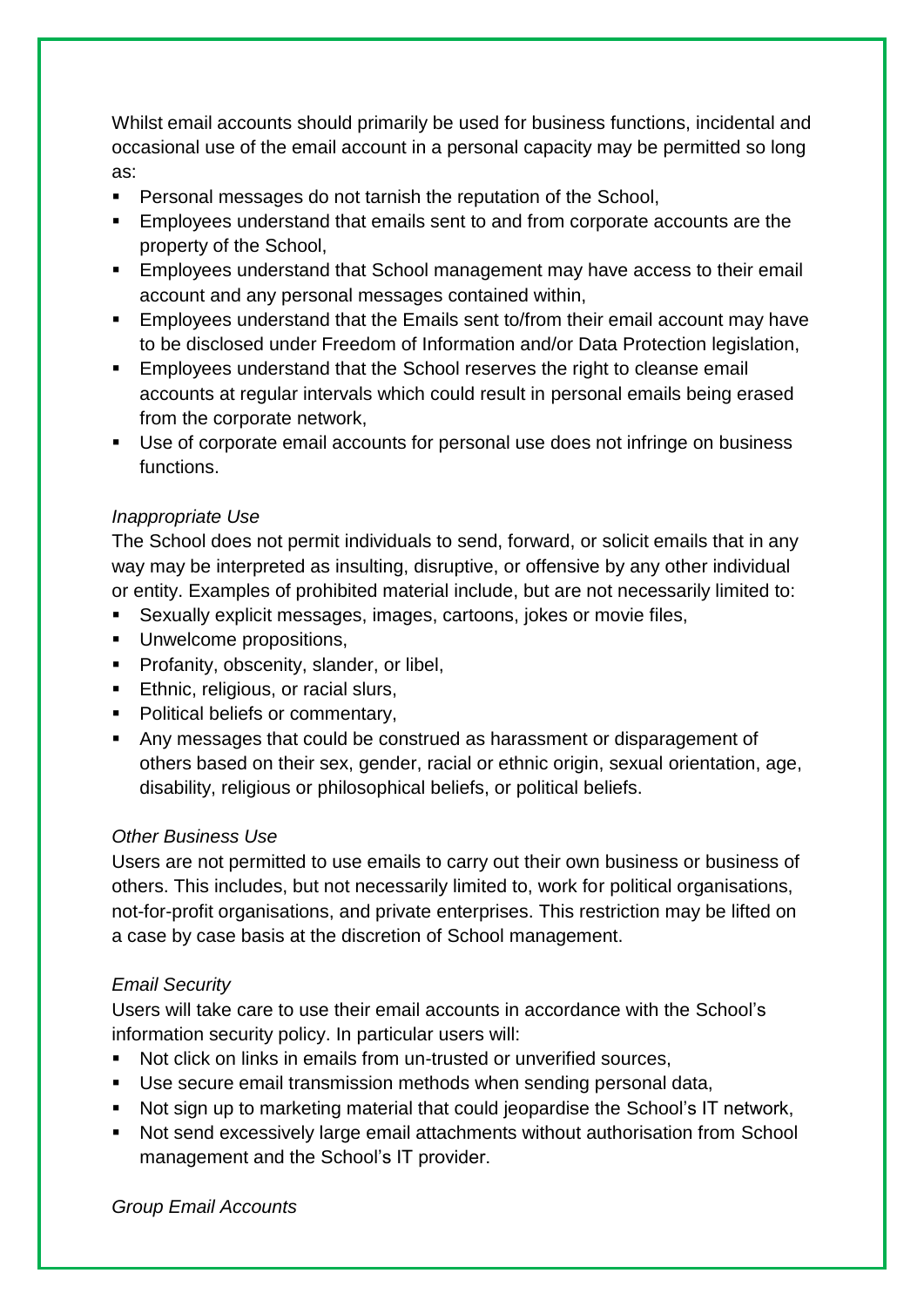Individuals may also be permitted access to send and receive emails from group and/or generic email accounts. These group email accounts must not be used in a personal capacity and users must ensure that they sign each email with their name so that emails can be traced to individuals. Improper use of group email accounts could lead to suspension of an individual's email rights. **The headteacher** will have overall responsibility for allowing access to group email accounts but this responsibility may be devolved to other individuals.

The School may monitor and review all email traffic that comes to and from individual and group email accounts.

## **Internet Use**

The School provides internet access to employees to assist with performance of their duties.

#### *Personal Use*

Whilst the internet should primarily be used for business functions, incidental and occasional use of the internet in a personal capacity may be permitted so long as:

- Usage does not tarnish the reputation of the School,
- **Employees understand that School management may have access to their** internet browsers and browsing history contained within,
- **Employees understand that the School reserves the right to suspend internet** access at any time,
- Use of the internet for personal use does not infringe on business functions.

#### *Inappropriate Use*

The School does not permit individuals use the internet in a way that may be interpreted as insulting, disruptive, or offensive by any other individual or entity. Examples of prohibited material include, but are not necessarily limited to:

- Sexually explicit or pornographic images, cartoons, jokes or movie files,
- **Images, cartoons, jokes or movie files containing ethnic, religious, or racial slurs,**
- Any content that could be construed as harassment or disparagement of others based on their sex, gender, racial or ethnic origin, sexual orientation, age, disability, religious or philosophical beliefs, or political beliefs.

Individuals are also not permitted to use the internet in a way which could affect usage for others. This means not streaming or downloading media files and not using the internet for playing online games.

#### *Other Business Use*

Users are not permitted to use the internet to carry out their own business or business of others. This includes, but not necessarily limited to, work for political organisations, not-for-profit organisations, and private enterprises. This restriction may be lifted on a case by case basis at the discretion of School management. *Internet Security*